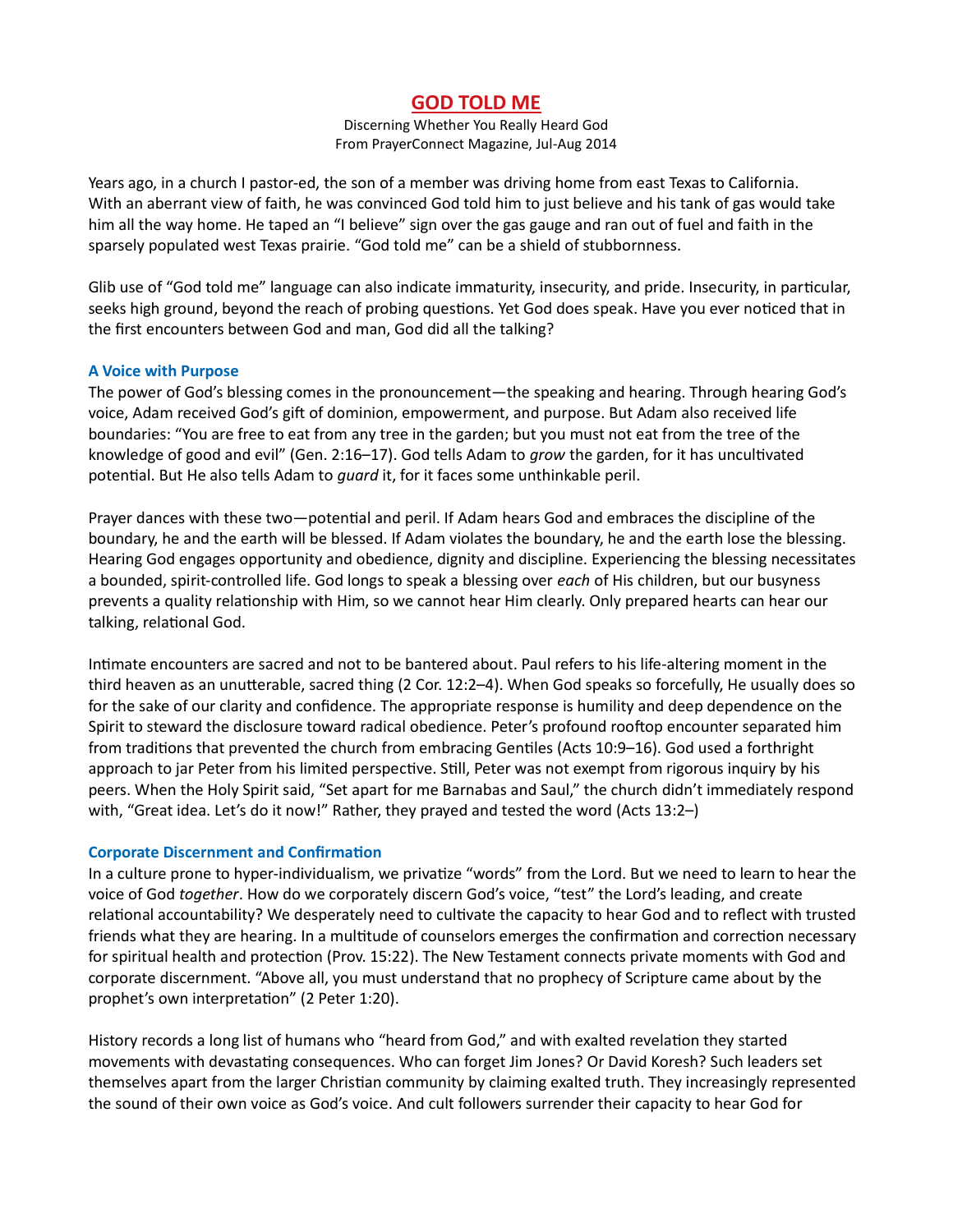themselves. This tragedy has caused some Christian leaders to reject altogether the idea of God speaking today. What we desperately need is balance because we face a greater problem in ignoring God's voice.

# Don't Ignore or Quench

The Book of Hebrews pleads, "Today, if you hear his voice, do not harden your hearts as you did in the rebellion" (Heb. 3:15). Disobedience ultimately causes spiritual deafness. But the more we listen and obey, the more God lovingly speaks into our lives and the Scriptures come alive. Paul anticipated a spirit-energized people to whom God spoke—privately and corporately. To Thessalonica, where some had abused prophetic words, he nevertheless urged, "Do not quench the Spirit. Do not treat prophecies with contempt but test them all; hold on to what is good" (1 Thess. 5:19–21). Paul conceded that not every spontaneous utterance is a good word. So the church needed to test and prove any "words from the Lord." If the essence was good (kalos)—worthy, honorable in character, noble, sound—Paul said to seize it. This implies a high level of corporate discernment.

Peter offers us "a more sure word of prophecy; whereunto ye do well that ye take heed, as unto a light that shines in a dark place" (2 Peter 1:19, kjv). The International Standard Version says it is "confirmed beyond doubt." It is "like a lamp shining in a dark place." Peter exhorts us to pay attention to the sure and certain word of Scripture. There should be no war between advocates of contemporary disclosures of the Spirit and those locked in Scripture. They are the same! God speaks consistently and congruently. He does not contradict Himself. He does not speak in isolation. He confirms His intentions in the mouths of multiple witnesses. The Spirit who speaks today is the same Spirit who sealed the revelation into the holy record, and the only One who can unwrap its import for any present hour.

# Power of Fresh Hearing

Fresh words—when anchored in the biblical text—propel us forward. The prophets cried, "Thus says the Lord," and they connected the contemporary message with some forgotten truth needing recovery. Notice Peter's alignment with Scripture: "Recall the words spoken in the past by the holy prophets and the command given by our Lord and Savior through your apostles" (2 Peter 3:2). He cites three markers for testing truth: the prophets, the Lord, and the apostles. The word given by the apostles found a reference point in the Word, Christ. And Christ is the fulfillment of the prophets of old.

Godly words exalt Christ and are consistent with His ministry. They never diminish the finished work of Christ on the cross, His death and burial, or His resurrection, ascension, and present enthronement. A fresh word will be received because others also hear the voice of God. He does not speak in a vacuum. A fresh word will increase faith. It will prepare for some opportunity or challenge. It may direct, but always in ways consistent with Scripture. It will humble those who hear it. It will unify and edify. But at the heart of an aberrant, errant word is pride and division, because a *false* prophet is never a humble, unifying servant.

# Simple Steps to Hearing

God still speaks today. We don't need to fear the errant word if we apply practical listening methods.

- 1. Don't try to hear from God! Read the Scriptures. Park an open Bible on your lap. Tell God you want Him in your life. Wait. Listen.
- 2. If you hear "a word" from God, let it season. Find its connection points in Scripture. Let it grow in clarity and in conviction.
- 3. Test it. Ask God to confirm it. Share it with a small group. Be open, not defensive. Watch it expand as you discover that others have pieces and perspective you do not have.
- 4. Obey. Do so with witnesses. Do so humbly. Do so in faith.
- 5. Leave the results with God.

Twenty-six years ago my wife Barbara and I left pastoral ministry and launched a conference ministry—not as a result of a stark word from God but from a growing sense of awareness. The idea had seasoned for years. We